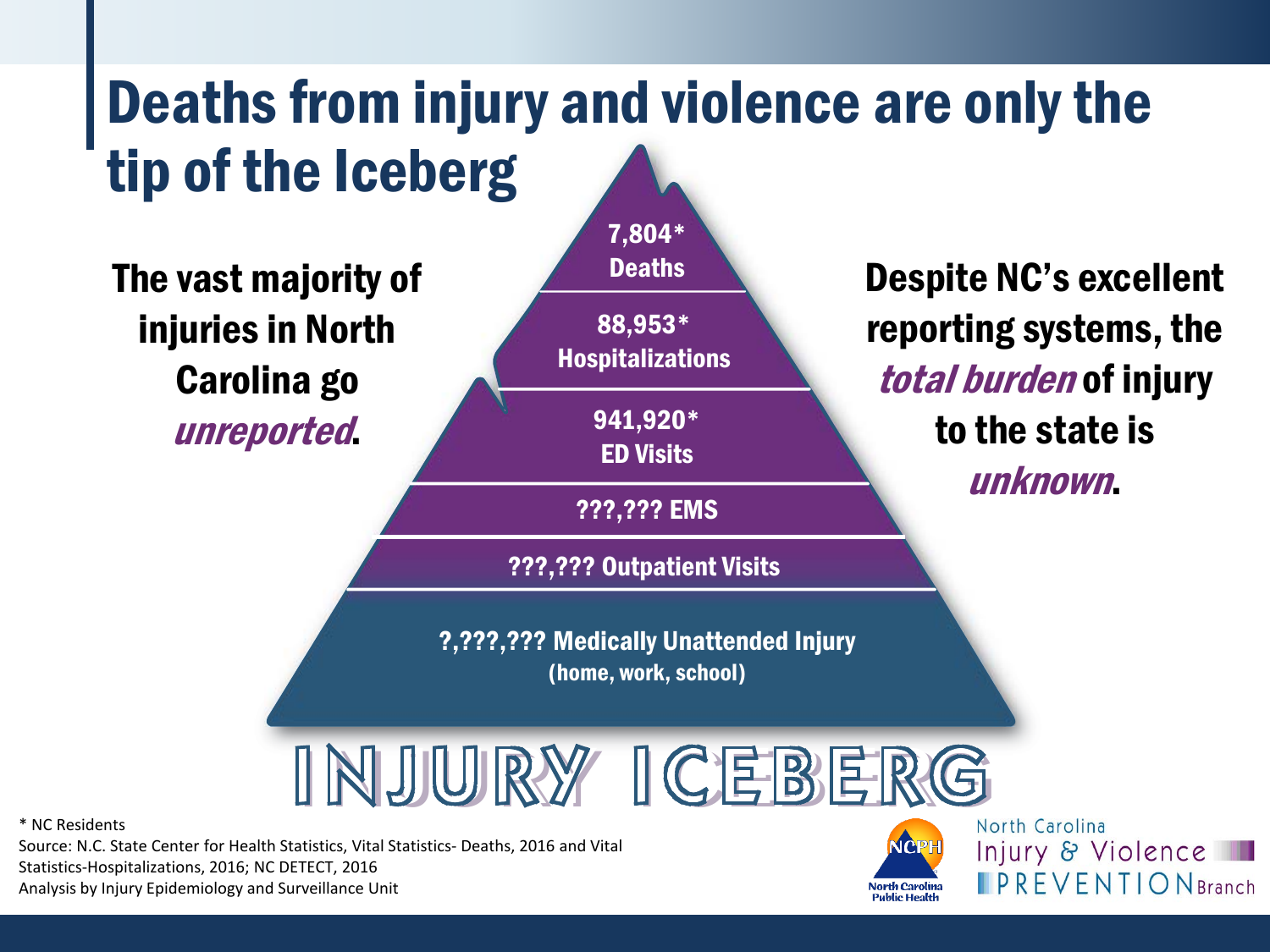# Injury Deaths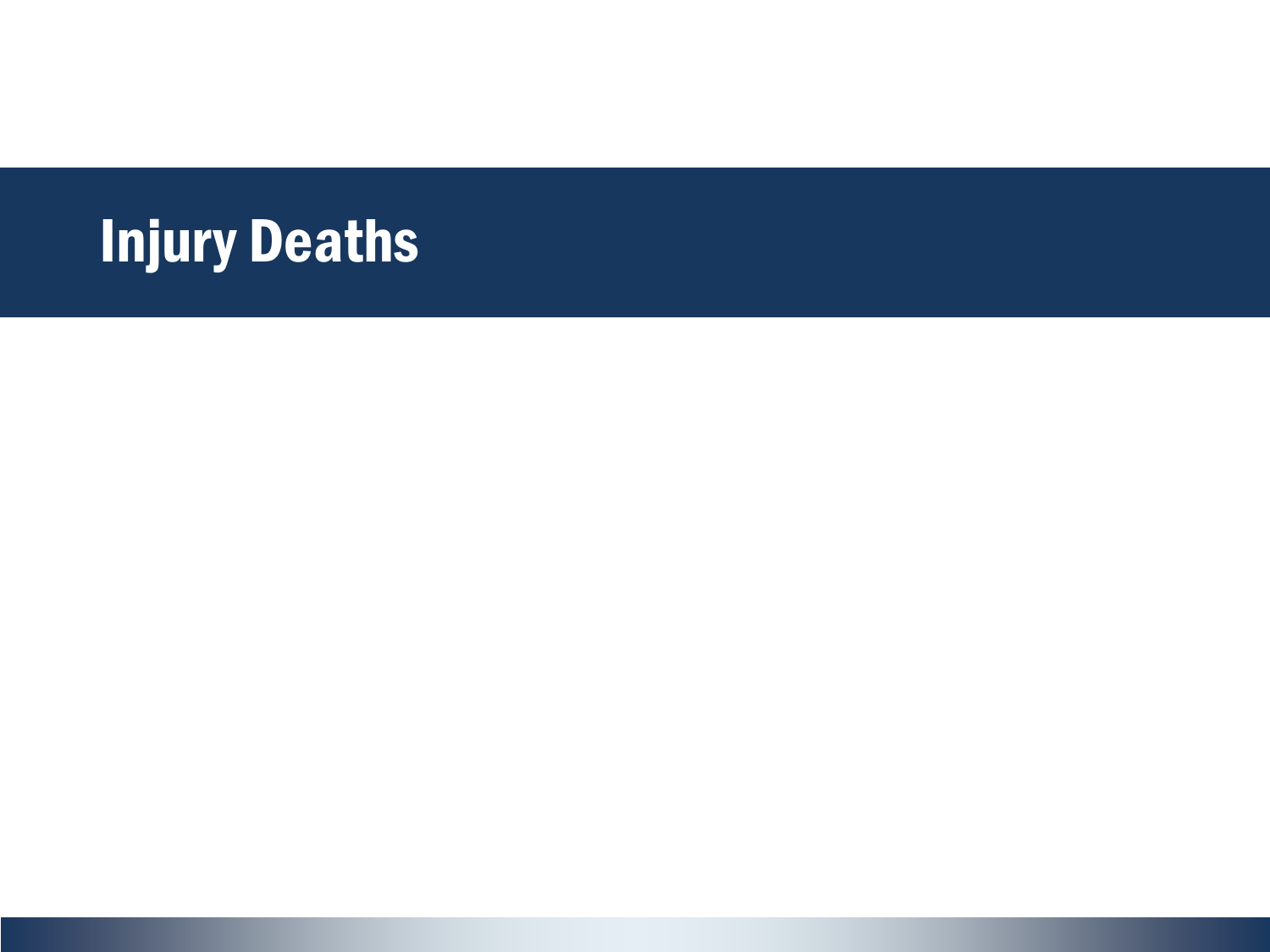## Leading Causes of Injury Deaths: NC Residents, 2016



*Unintentional Other* and *Unintentional Unspecified* are two separate categories. *Other* comprises several smaller defined causes of death, while *Unspecified* refers to deaths that were not categorized due to coding challenges.

Source: N.C. State Center for Health Statistics, Vital Statistics-Deaths, 2016 Analysis by Injury Epidemiology and Surveillance Unit

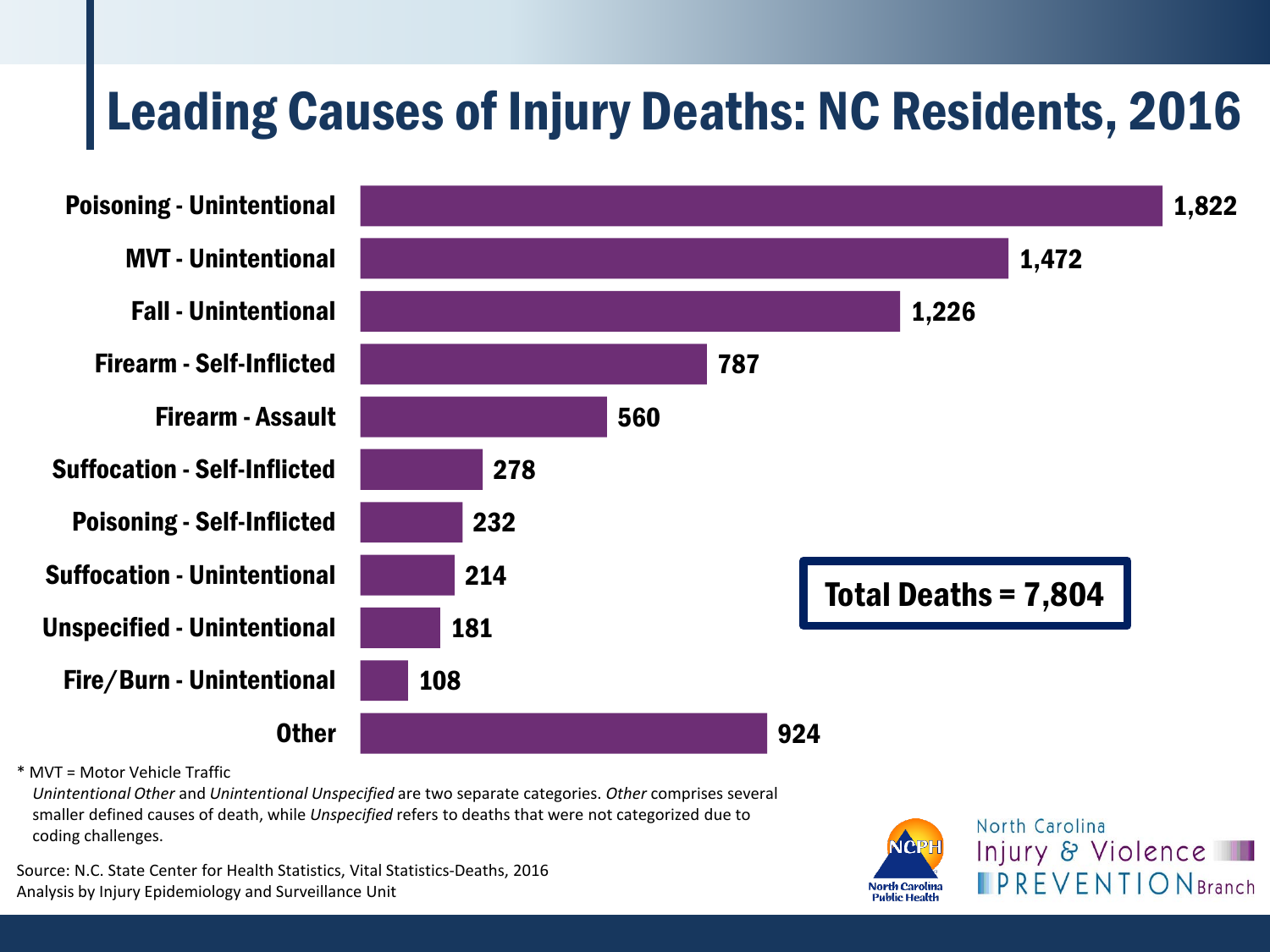### Percent change in leading NC injury death rates between 2012 and 2016, NC Residents



Source: N.C. State Center for Health Statistics, Vital Statistics-Deaths, 2012 & 2016 Analysis by Injury Epidemiology and Surveillance Unit

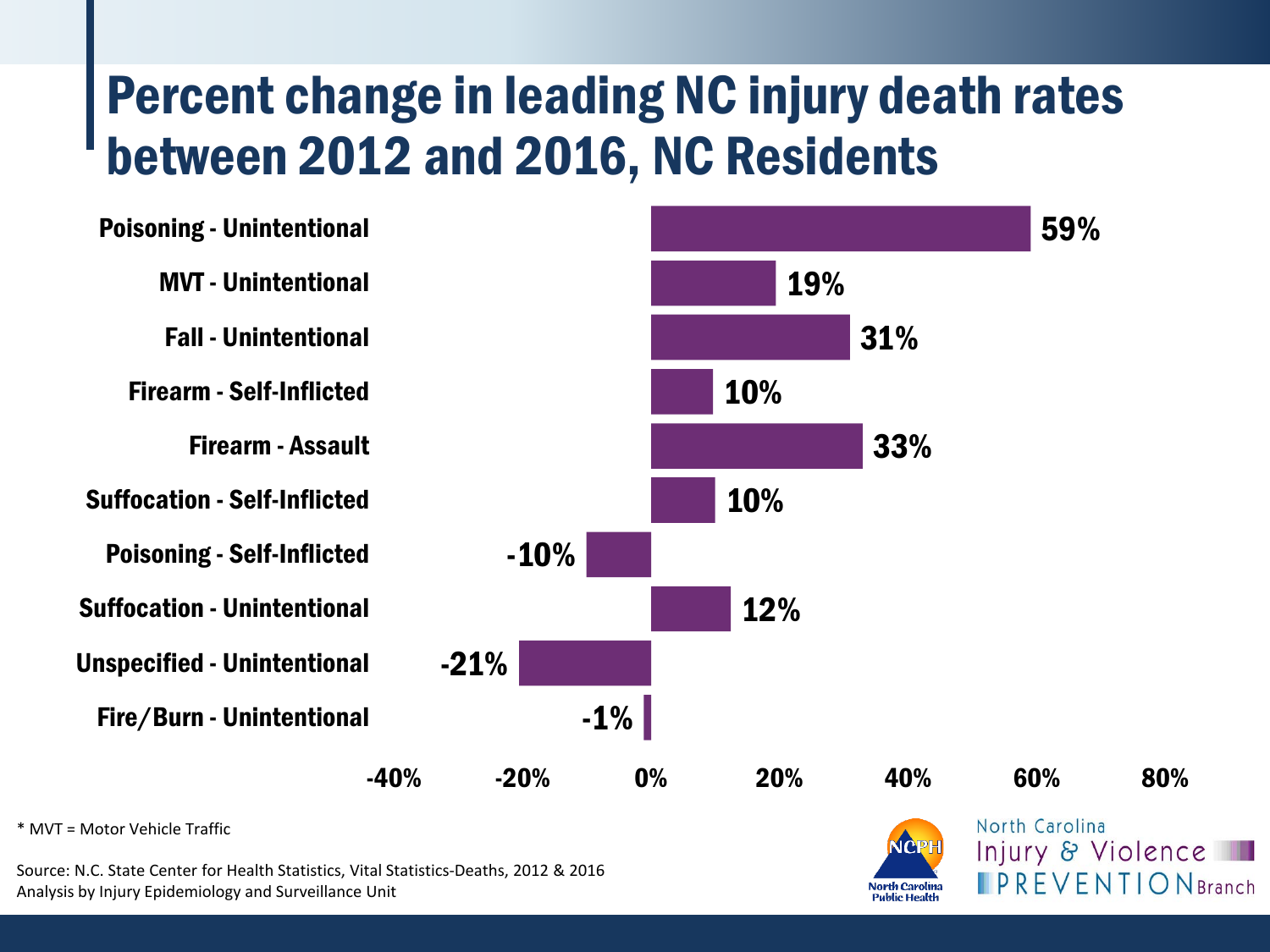## Injury Hospitalizations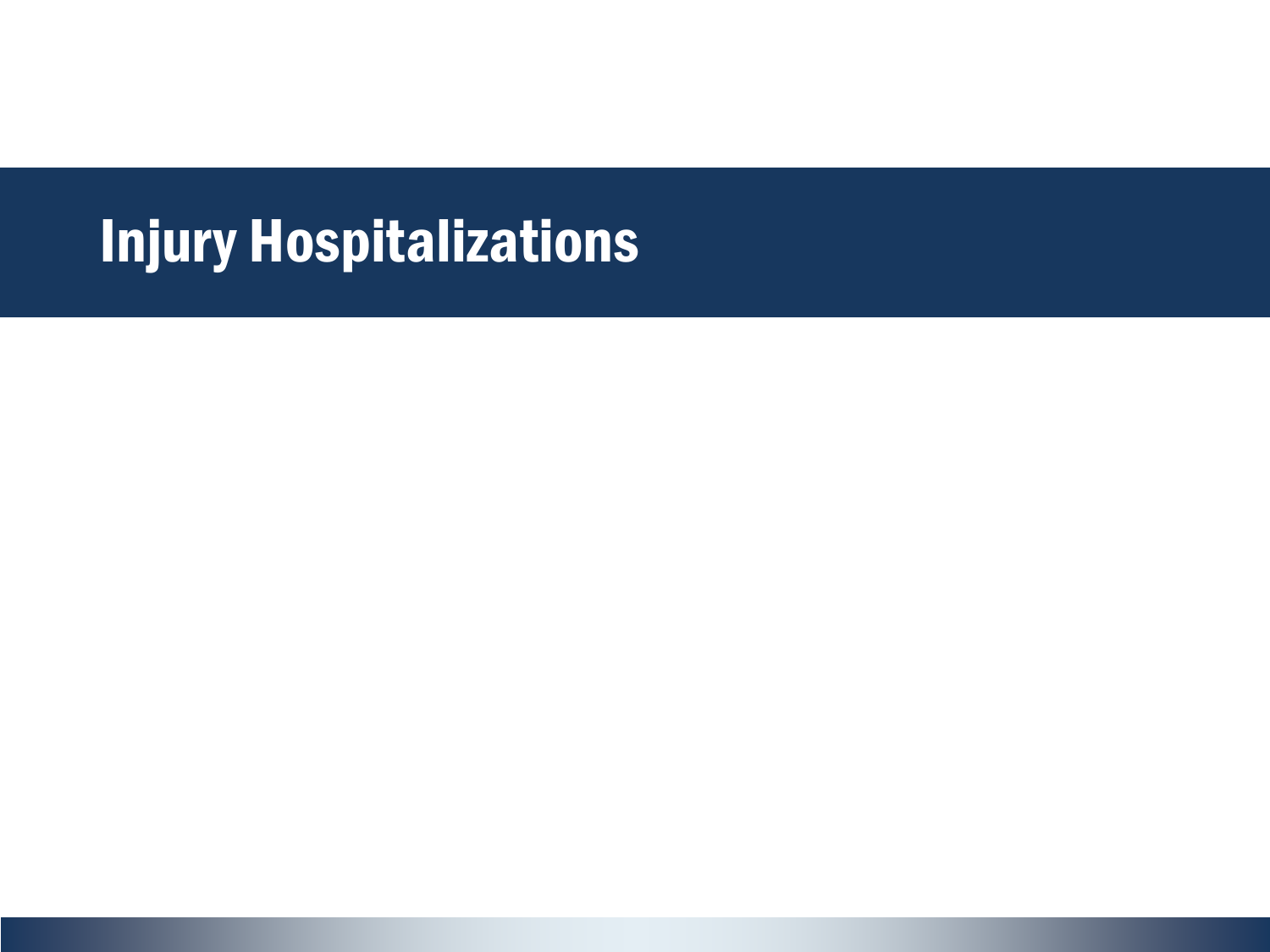### Leading Causes of Injury Hospitalizations: NC Residents, 2016



*Unintentional Other* and *Unintentional Unspecified* are two separate categories. *Other* comprises several smaller defined causes of hospitalization, while *Unspecified* refers to hospitalizations that were not categorized due to coding challenges.

Source: N.C. State Center for Health Statistics, Vital Statistics-Hospitalizations, 2016 Analysis by Injury Epidemiology and Surveillance Unit

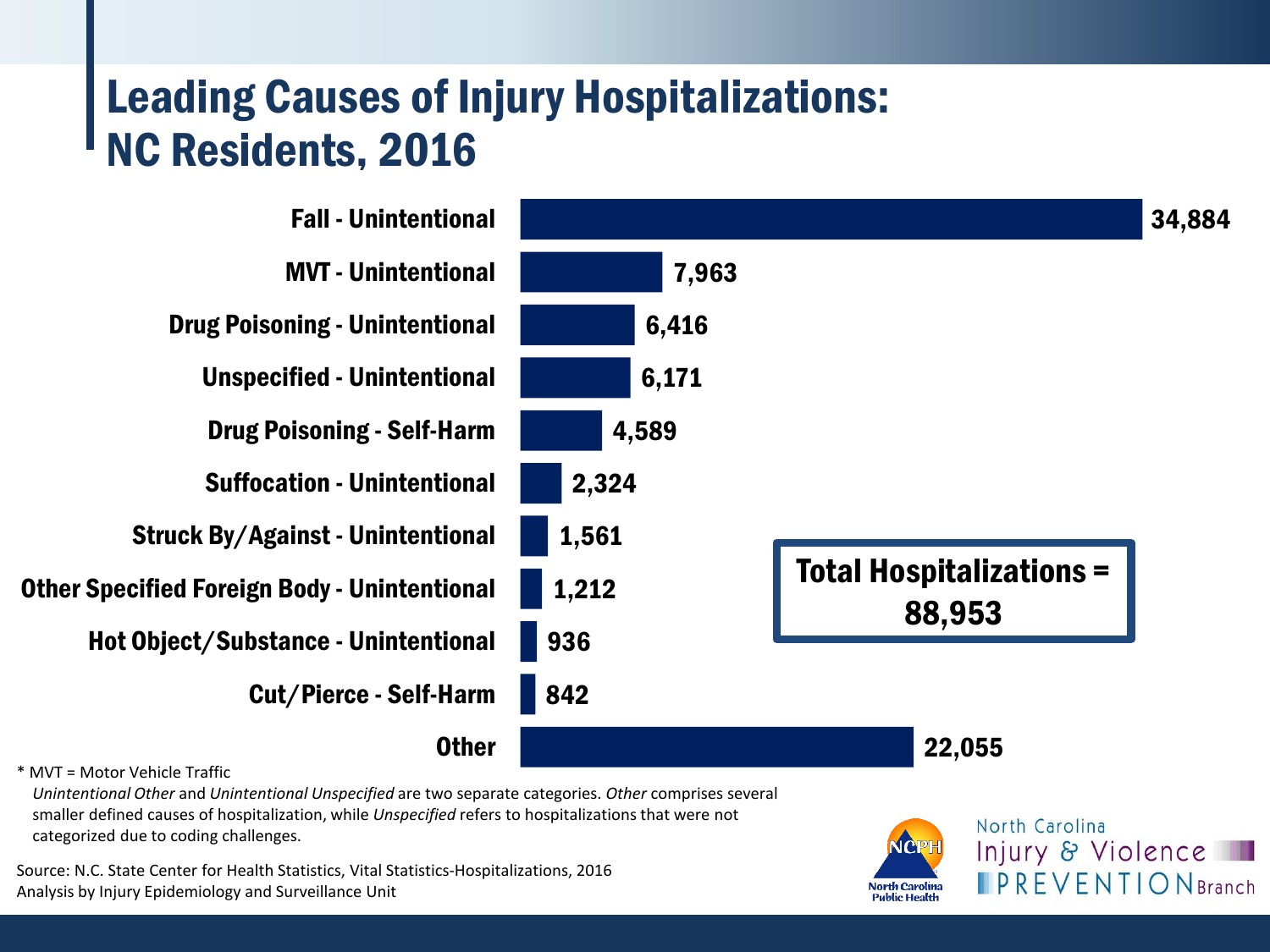## Injury Emergency Department Visits